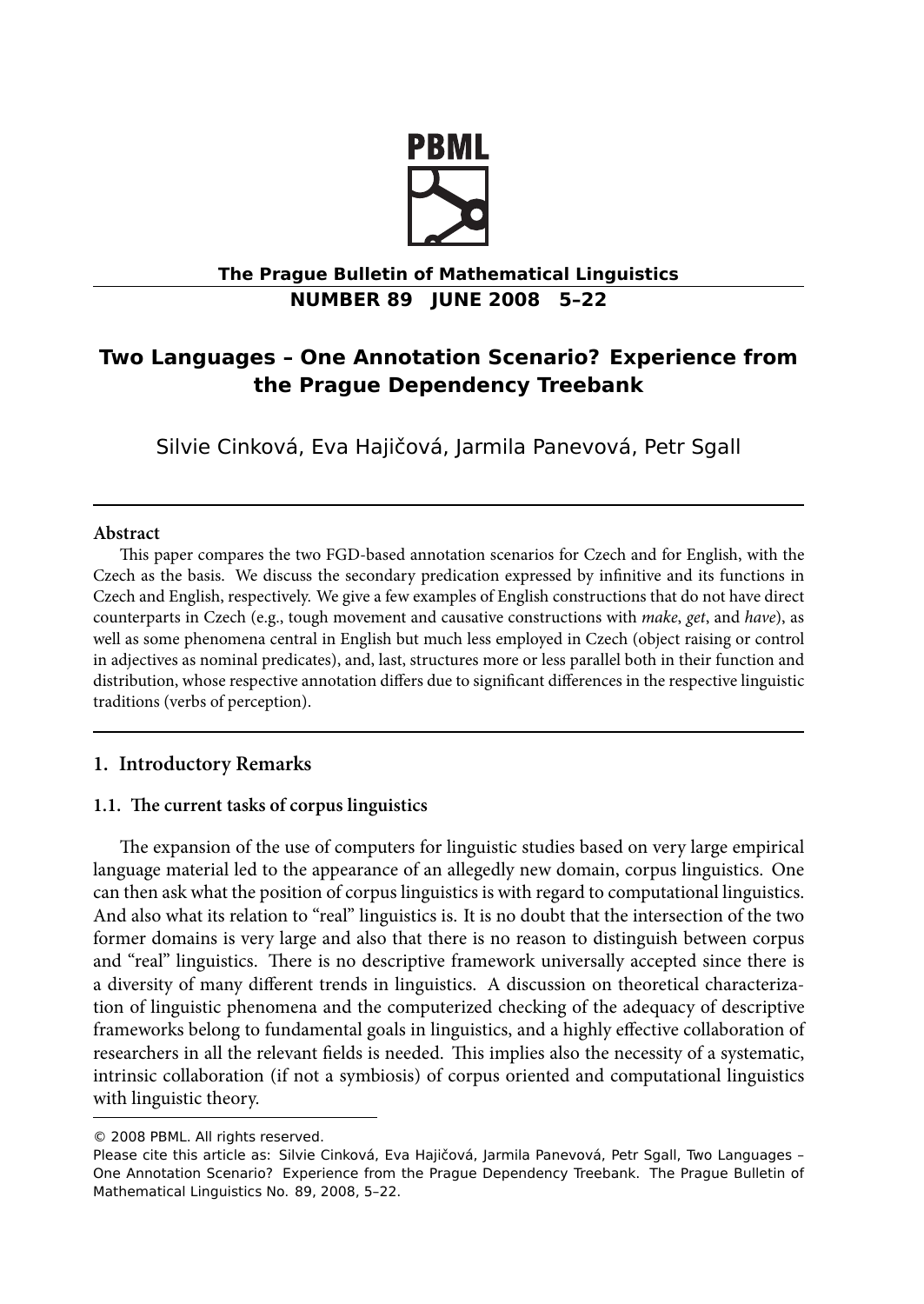In our opinion, the following aims of the use of corpora in theoretical linguistic studies can be pointed out:

- (i) to offer new conditions for most diverse kinds of research in linguistics itself as well as in neighbouring domains,
- (ii) to check existing descriptive frameworks or their parts: for improvements of their consistency, their enrichment or, in the negative case, the abandonment of falsified hypotheses;
- (iii) on the basis of aligned corpora to compare descriptions of two or more languages, attempting at a formulation of procedures that would serve as sources for transfer components of translation systems;
- (iv) the search for suitable combinations of structural and statistically based procedures of most different kinds and levels, starting from an adequate linguistic background of a POS system with disambiguation.

It is no longer possible to see the centre of all appropriate uses of computers in corpus linguistics in gathering large corpora with searching procedures. A qualified choice between the existing theoretical approaches (or their parts and ingredients) is necessary to make it possible to use corpora effectively for the aims of theoretical linguistics, as well as of frameworks oriented towards pedagogical and other applications.

#### **1.2.** The objective of the present paper

The present paper is intended as a contribution towards the aim listed as (iii) above. In particular, we want to illustrate how the description of underlying structures carried out in annotating Czech texts (Sect. 2) may be used as a basis for comparison with a more or less parallel description of English. Specific attention is given to several points in which there are differences between the two languages that concern not only their surface or outer form, but (possibly) also their underlying structures, first of all the so-called secondary predication (Sect. 3). In Section 4, we discuss the representations of these constructions in the PDT of Czech as compared with the corresponding annotation in the scenario of a treebank of English (PEDT), being developed in Prague as an English counterpart of PDT (Šindlerová et al., 2007, Bojar et al., 2007).

#### **2. Tectogrammatics**

In the Functional Generative Description (see Sgall et al., 1986, Hajičová et al., 1998), tectogrammatics is the interface level connecting the system of language (cf. the notions of *langue,* linguistic competence, I-language) with the cognitive layer, which is not directly mirrored by natural languages. Language is understood as a system of oppositions, with the distinction between their prototypical (primary) and peripheral (secondary, marked) members. We assume that the tectogrammatical representations (TRs) of sentences can be captured as dependency based structures the core of which is determined by the valency of the verb and of other parts of speech. Syntactic dependency is handled as a set of relations between head words and their modifications (arguments and adjuncts). However, there are also the relations of coordination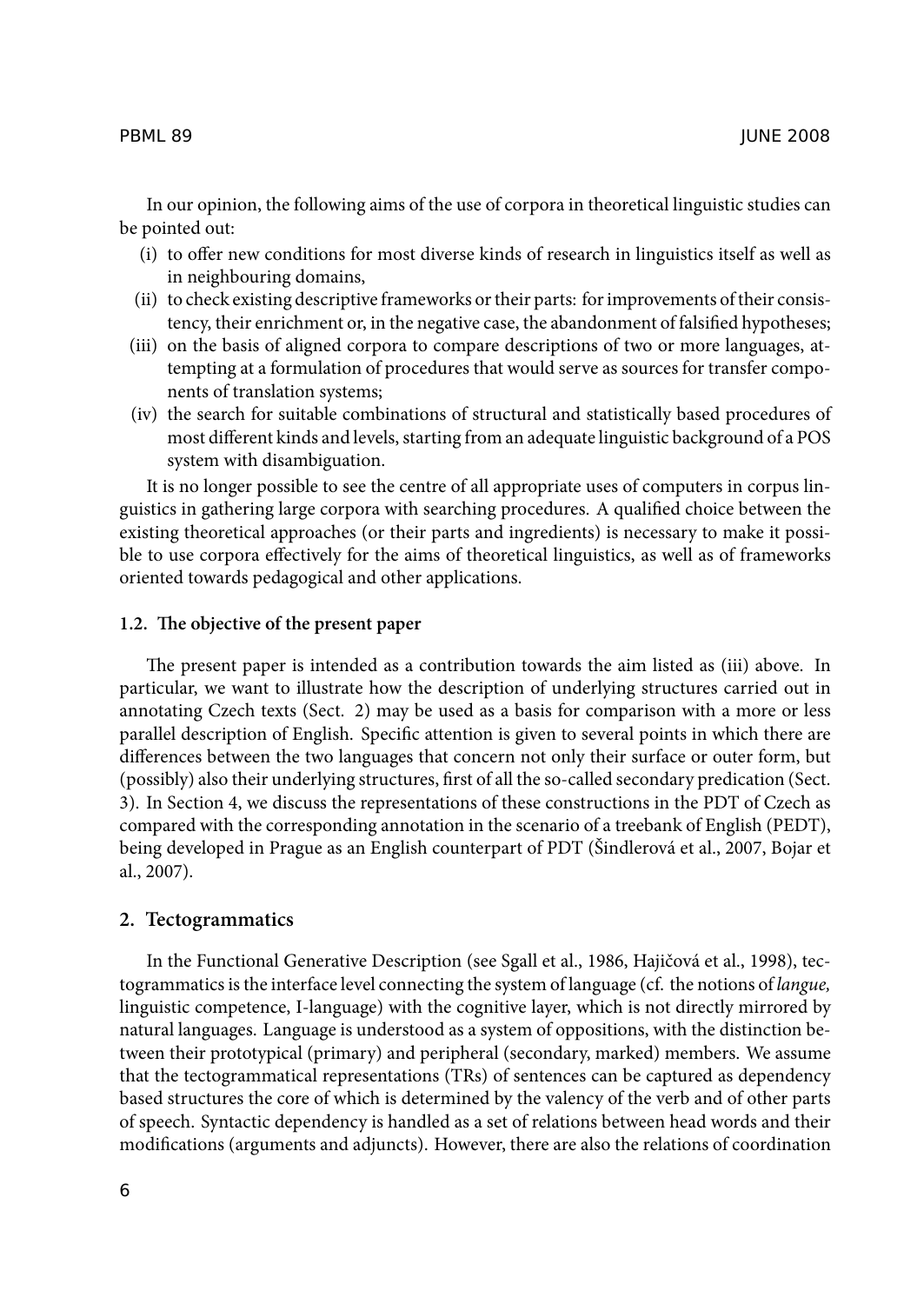(conjunction, disjunction and other) and of apposition, which we understand as relations of a further dimension. Thus, the TRs are more complex than mere dependency trees.

The TRs also reflect the topic-focus articulation (information structure) of sentences with a scale of communicative dynamism (underlying word order) and the dichotomy of contextually bound (CB) and non-bound (NB) items, which belong primarily to the topic and the focus, respectively. The scale is rendered in the TRs by the left-to-right order of the nodes, although in the surface the most dynamic item, i.e., focus proper, is indicated by a specific (falling) pitch.

In a theoretical description of language, the TRs are seen in a direct relationship to morphemic (surface) structures. This relationship is complicated by many cases of asymmetry – ambiguity, synonymy, irregularities, including the differences between communicative dynamism and surface word order (the latter belonging to the level of morphemics).

The core of a TR is a dependency tree the root of which is the main verb. Its direct dependents are arguments, i.e., Actor, Objective (Patient), Addressee, Origin and Effect, and adjuncts (of location and direction, time, cause, manner, and so on). Actor primarily corresponds to a cognitive (intentional) Agentive, in other cases to an Experiencer (Bearer) of a state or process. If the valency frame of a verb contains only a single participant, then this participant is its Actor, even though (in marked cases) it corresponds to a cognitive item that primarily is expressed by Objective (see (1)).

 $(1)$  The book (Actor) appeared.

If the the valency frame of a verb contains just two participants, these are Actor and Objective, which primarily correspond to Agentive and Objective, although the Objective may also express a cognitive item that primarily corresponds to another argument (see (2)).

 $(2)$  The chairman (Actor) addressed the audience (Objective).

If the frame contains more than two items, then it is to be distinguished whether the "third" of them is Addressee, Origin, or Effect (cf. the difference between e.g., (3) and (4).

(3) Jim (Actor) gave Mary (Addressee) a book (Objective).

(4) Jim (Actor) changed the firm (Objective) from a small shop (Origin) into a big company (Effect).

In a TR, there are no nodes corresponding to the function words (or to grammatical morphs). Correlates of these items (especially of prepositions and function verbs) are present in the TRs only as indices of node labels: the syntactic functions of the nodes (arguments and adjuncts) are rendered here as functors, and the values of their morphological categories (tense, number, and so on) have the forms of grammatemes. Functors and grammatemes can be understood as indices of lexical items.

In annotating texts from the Czech National Corpus in the frame of the project of the Prague Dependency Treebank (PDT) (Hajič et al., 2006), we work with several specific deviations from theoretically conceived TRs described above. The most important of these deviations is that the tectogrammatical tree structures (TGTSs) we work with in PDT differ from TRs in that they have the form of trees even in cases of coordination; this is made possible by the coordi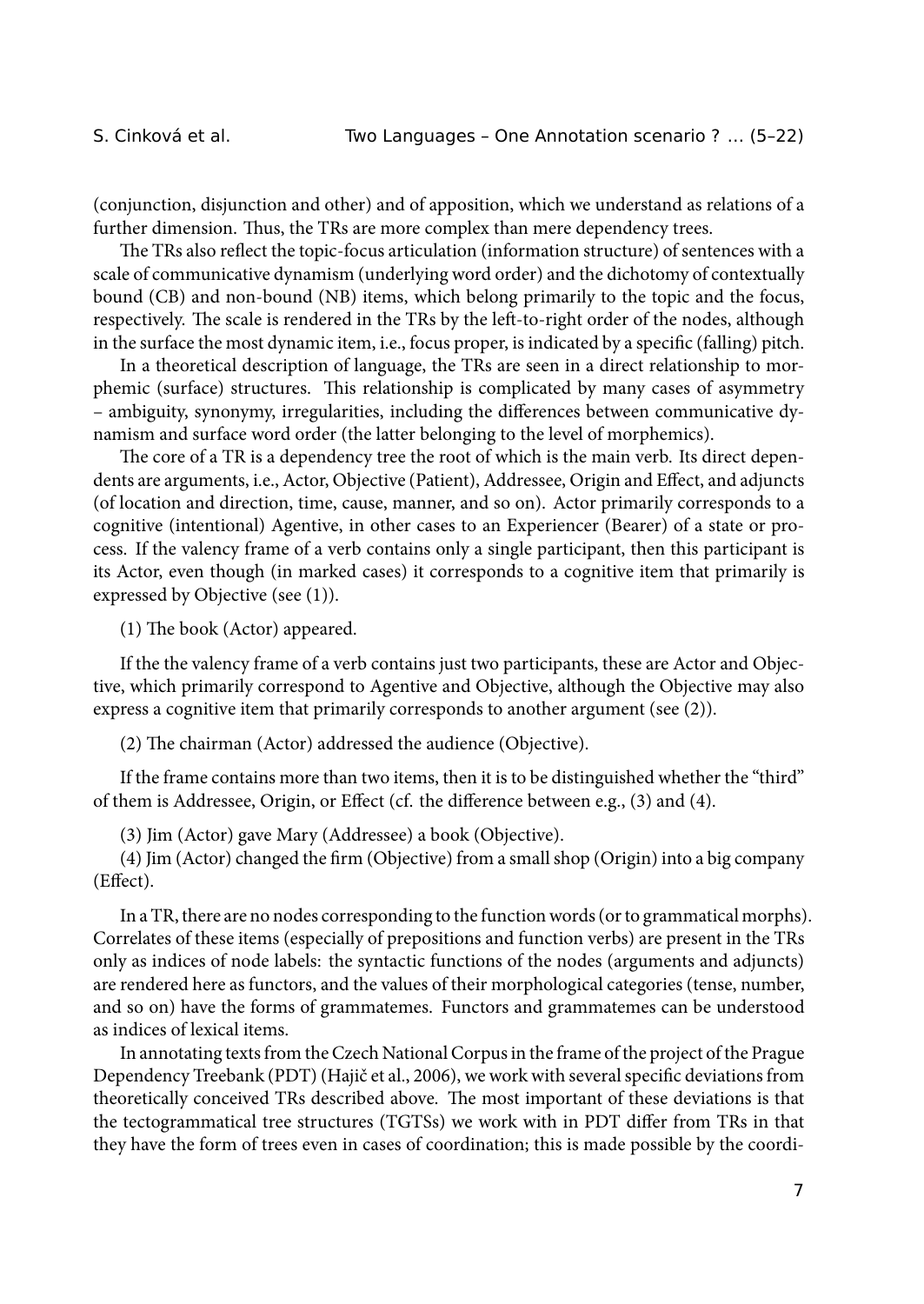nating conjunctions being handled as specific nodes (with a specific index, here the subscript *coord*, distinguishing between the coordinated items and an item depending on the coordination construction as a whole). Thus, the (primary) TGTS of the sentence  $(5)$ , with many simplifications, is the tree presented in Figure 1:

(5) Mary and Tom, who are our neighbours, have two children.



*Figure 1.*

More details are presented in a linearized form of the corresponding TR in (5'); note that (i) every dependent item (or a string of coordinated items) is embedded in its own pair of parentheses, and the functors are present here as subscripts of the parenthesis oriented towards the head, and (ii) the left-to-right order of the nodes, corresponding to the communicative dynamism, differs from the surface word order of the numeral *two*, which is contextually nonbound and is more dynamic than its head noun. Most of the grammatemes are left out.

(5') ((Mary Tom)Conj (Rstr be (Obj neighbour.Plur (App we))))Actor have (Obj child.Plur (Rstr two))

*Rstr* indicates here a restrictive adjunct, *App* one of Appurtenance (broader than possession), the other abbreviations being self-explaining.

Dependency trees are projective; i.e., for every pair of nodes in which *a* is a rightside (leftside) daughter of *b*, every node *c* that is less (more) dynamic than *a* and more (less) dynamic than *b* depends directly or indirectly on *b* (where *indirectly* refers to the transitive closure of *depend*). This strong condition together with similar conditions holding for the relationship between dependency, coordination and apposition, makes it possible to represent the TRs in a linearized way, as illustrated by (5') above. Projective trees thus come relatively close to linear strings; they belong to the simplest kinds of patterning.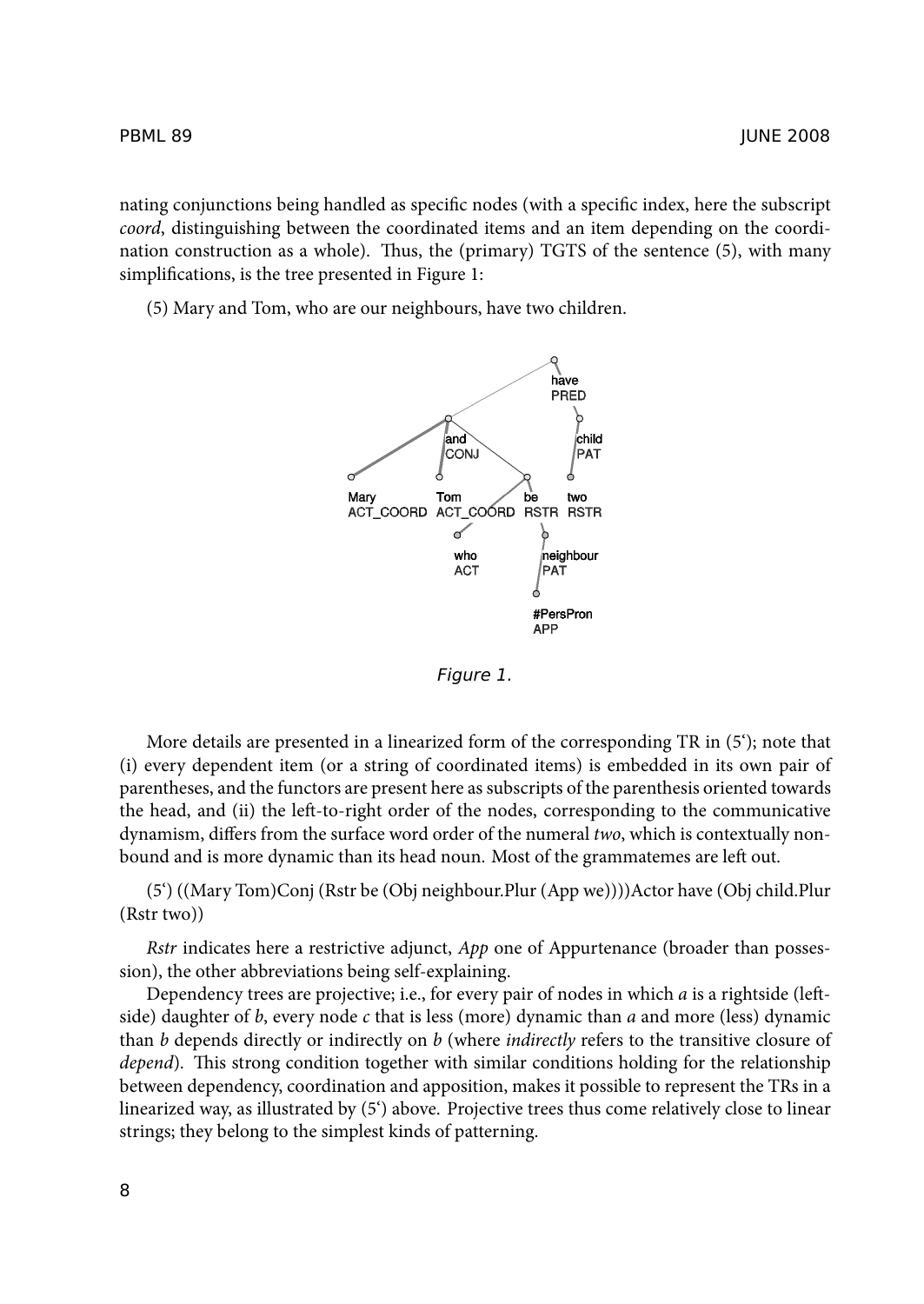# **3. Selected English Syntactic Constructions for Comparison**

#### **3.1. Introduction**

A general assumption common to any postulation of a deep (underlying) layer of syntactic description is the belief that languages are closer to each other on that level than in their surface shapes. This idea is very attractive both from the theoretical aspects as well as from the point of view of possible applications in the domain of natural language processing: for example, a level of language description considered to be "common" (at least in some basic features) to several (even if typologically different) languages might serve as a kind of a "pivot" language in which the analysis of the source and the synthesis of the target languages of an automatic translation system may meet (see Vauquois' known "triangle" of analysis – pivot language – synthesis, Vauquois, 1975).

With this idea in mind, it is then interesting (again, both from the theoretical and the applied points of view) to design an annotation scheme by means of which parallel text corpora can be annotated in an identical or at least easily comparable way. It goes without saying, of course, that the question to which extent a certain annotation scenario designed originally for one language is transferrable to annotation of texts of another language is interesting in general, not just for parallel corpora.

It is well known from classical linguistic studies (let us mention here – from the context of English-Czech contrastive studies – the writings of Czech anglicists Vilém Mathesius, Josef Vachek and Libuše Dušková) that one of the main differences between English and Czech concerns the degree of condensation of the sentence structure following from the differences in the repertoire of means of expression in these languages: while in English this system is richer (including also the forms of gerund) and more developed (the English nominal forms may express not only verbal voice but temporal relations as well), in Czech, the more frequent (and sometimes the only possible) means expressing the so called second predication is a dependent clause (see Dušková et al., 1994, p. 542 ff.).

It is no wonder then that in our project, secondary predication has appeared as one of the most troublesome issues. In the present section, we devote our attention to one typical nominal form serving for the expression of secondary predication in English, namely infinitive (Section 3.2), and look for its adequate representation on the tectogrammatical layer of PDT. The leading idea of our analysis is that we should aim at a representation that would make it possible to capture synonymous constructions in a unified way (i.e., to assign to them the same TGTS, both in the same language and across languages) and to appropriately distinguish different meanings by the assignment of different TGTSs.

The considerations included in the present section of our contribution resulted from our work on a project in which the PDT scenario (characterized above in Section 2) was applied to English texts in order to find out if such a task is feasible and if the results may be used for a build-up of a machine translation system (or other multilingual systems); see Šindlerová et al. (2007) and Bojar et al. (2007). This English counterpart of PDT (PEDT) comprises approx. 50,000 dependency trees, which have been obtained by an automatic conversion of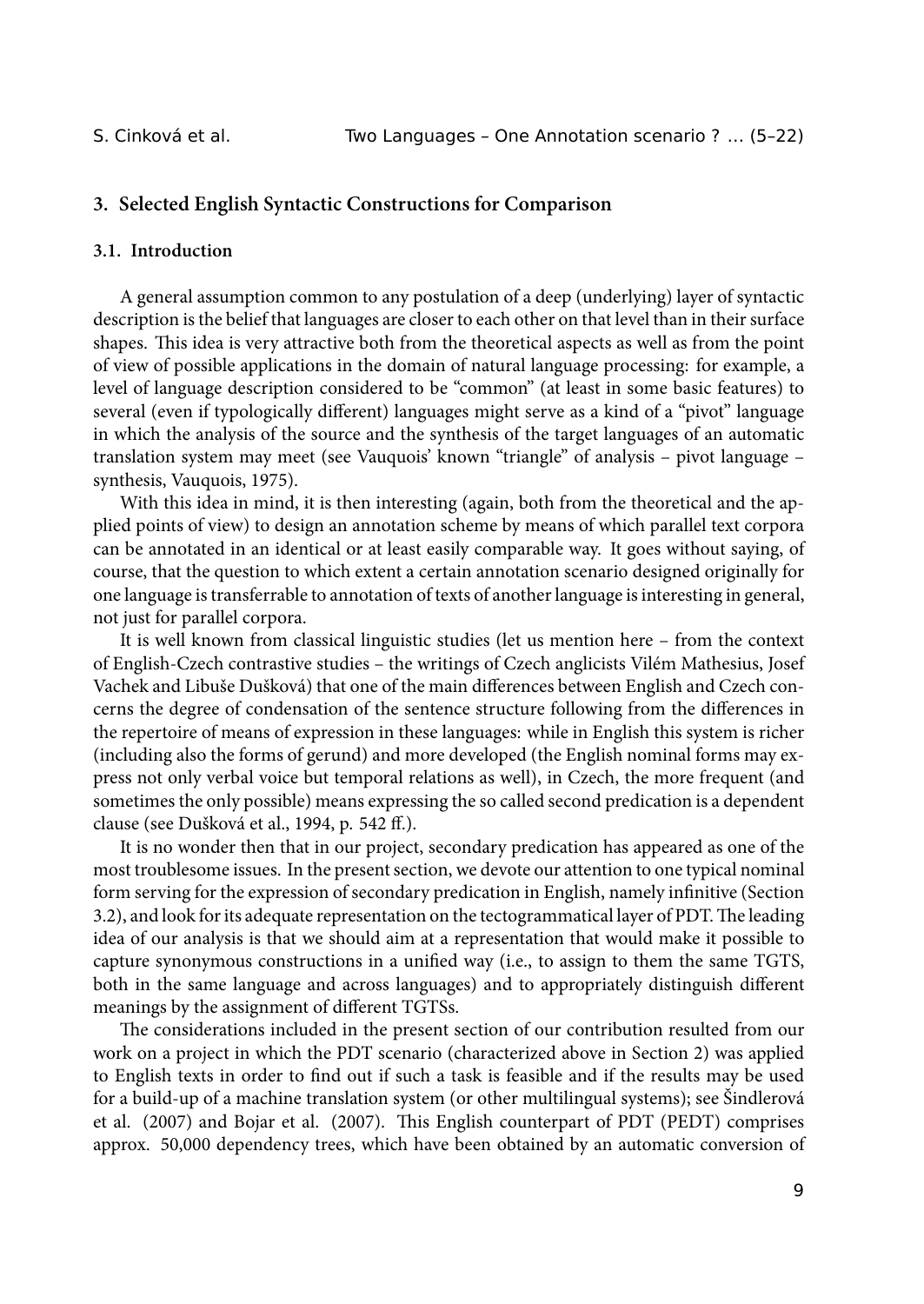the original Penn Treebank II constituency trees into the PDT-compliant a-layer trees (i.e., trees representing the surface shape of sentences). These a-layer trees have been automatically converted into t-layer trees.

#### **3.2. Secondary Predication Expressed by Infinitive**

Two classes of constructions are often distinguished: equi-NP deletion and raising. The distinction between the two classes of verbs was already mentioned by Chomsky (1965, pp. 22-23) who illustrated it on the examples (6) and (7):

- (6) They expected the doctor to examine John.
- (7) They persuaded the doctor to examine John.

Referring to Rosenbaum (1967), Stockwell et al. (1973), p. 521ff., discuss the distinction between *expect* and *require* (which is even clearer than Rosenbaum's distinction between *expect* and *persuade*) and point out that a test involving passivization may help to distinguish the two classes: while (8) and (9) with an equi-verb are synonymous (if their information structure is not considered), (10) and (11) with a raising verb are not:

- $(8)$  They expected the doctor to examine John.
- $(9)$  They expected John to be examined by the doctor.
- $(10)$  They required the doctor to examine John.
- $(11)$  They required John to be examined by the doctor.

e authors propose a deep structure indicated by (12) for *expect* (*hate* or *prefer*) and a deep structure that includes an animate object in addition to a sentential object for *require* and *persuade* (see (13)) while it is not important that this NP is then rewritten as S)

(12) They – AUX – VP [V(expect) NP (the doctor examine John)]

(13) They – AUX – VP [V(require) – NP (the doctor) – NP (the doctor examine John)]

Such a treatment of structures with equi verbs implies that there must be a position in the deep structure which is phonologically null (empty category PRO) and which is coreferential with one of the complementations of the equi verb; in our examples above, it is the object in (7). In theoretical linguistics, this issue is referred to as the relation of control (Chomsky, 1981; see also a detailed cross-linguistic study by Růžička, 1999; for Czech, see Panevová, 1986; 1996). More recently, a detailed categorization of the control relation (in a broader sense of the term, i.e. not only with infinitives as objects) has been proposed by Landau (2000); see also the contributions in Davis and Dubinsky, eds. (2007). The following types (not necessarily disjunctive) are distinguished: obligatory, non-obligatory, exhaustive, partial, split, arbitrary, and implicit. The classification is mostly based on the extra-linguistic relation between the controller and the controllee: thus with an arbitrary control in (14) the controller is fully identical with the controllee (the chair both manager and gathers), with a partial control in (15) the controller is a part of the (group of) controllee(s) (the chair is one of those who gather), with a split control in (16) the controller and the controllee form a "joint object" (John and his song together) and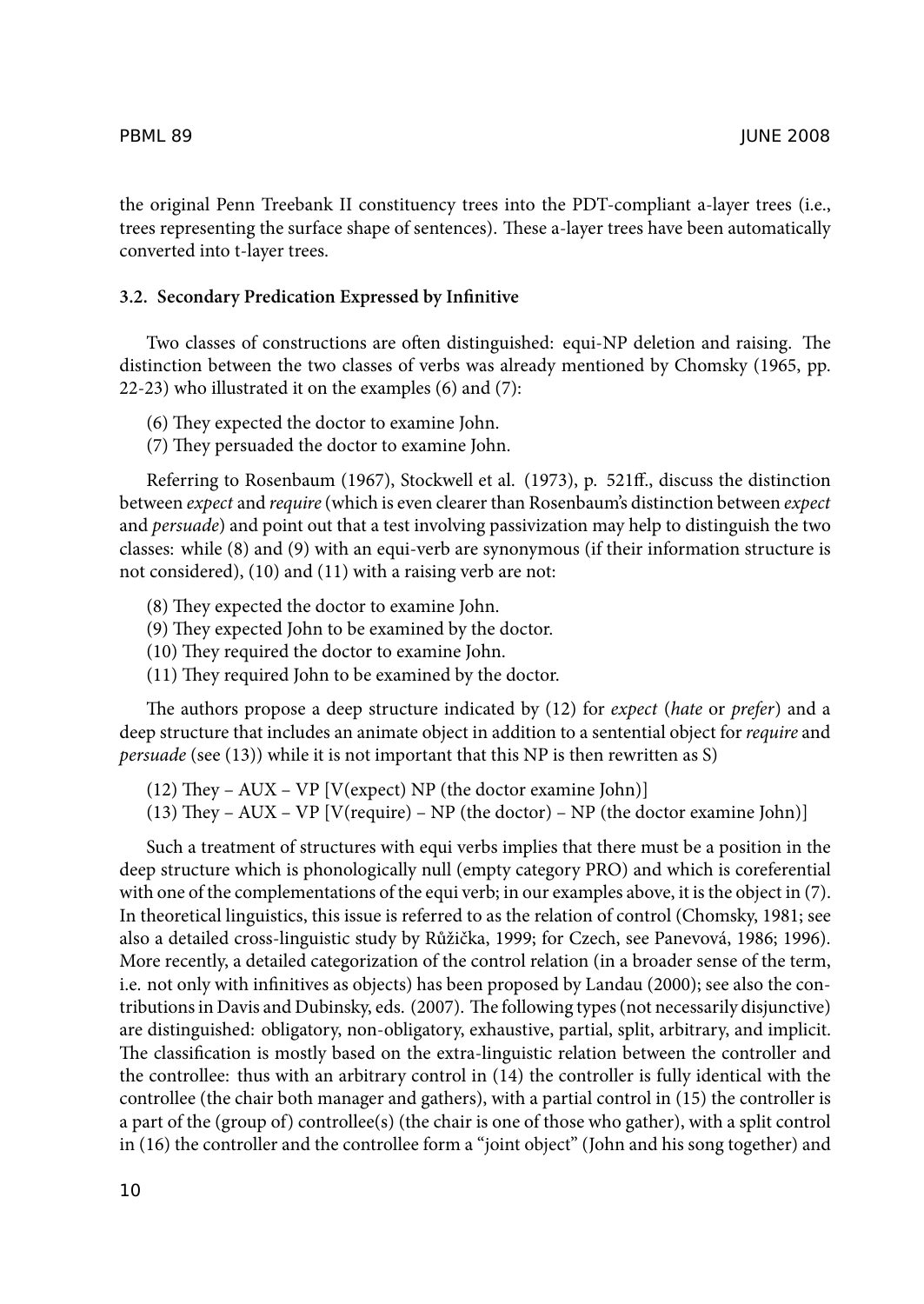with an arbitrary control in (17) the controlee may be any "object".

 $(14)$  The chair managed to gather the committee at 6. (Landau's ex. 8a, p.5)

- $(15)$  The chair preferred to gather at 6. (Landau's ex. 9a, p. 5)
- (16) John promised his son to go to the movies together (Landau's ex. 11a, p. 31)
- (17) It is dangerous for babies to smoke around them. (Landau's ex. 18a, p. 34)

It is a matter of discussion what is the background of such distinctions: they seem to be based on considerations that go beyond grammatical criteria and can be explained on the basis of the lexical meanings of the verbs concerned (if somebody manages to do something s/he also does it, while if somebody prefers to gather (it is understood: with somebody), s/he is part of the gathered group) or on the basis of the linguistic or extra-linguistic context (in (c): John and his son go together) or the preferred reading can be derived from a prototypical situation (babies do not smoke).

The different behaviour of verbs in the structures verb plus infinitive is discussed also in traditional grammars of English. Quirk et al. (2004) observe a certain gradience in the analysis of three superficially identical structures, namely N1 V N2 *to*-V N3 (see their Table 16.64a, p. 1216 reproduced below) illustrated by sentences (18), (19) and (20); in the Table below, these classes belong to the columns 1, 3, and 4, respectively), each of which conforms to this pattern:

- (18) We asked the students to attend a lecture.
- $(19)$  They expected James to win the race.
- (20) We like all parents to visit the school.
- (21) James was expected to win the race.

The authors claim that there is a strong reason to see a clear distinction between (18) and (20): in (18) the N2 should be analyzed as the object of the main clause while in (20) they postulate a structure in which N2 functions as the subject of the infinitival clause. However, according to the authors, (19) partakes in both these descriptions: from the semantic point of view, the same analysis as that of (20) would be appropriate; from the structural viewpoint, the analysis similar to that of  $(18)$  is preferable. This is supported by the fact that N2 may become the subject of the passive sentence (21). With this analysis, N2 behaves like an object in relation to the verb of the main clause and like a subject in relation to the infinitival clause. The authors use the term raised object to characterize this situation, and they support their analysis by several criteria, which we briefly summarize here as a commentary to their Table 16.64a, p. 1216) reproduced below:

With the structures including the verbs of the class exemplified by ex. 18 above and summarized in the column 1 in the Table below the following criteria apply:

- (i) *to-*V N3 can be replaced by a pronoun, an NP or a finite clause (eg. *We asked the students something*),
- (ii) *to*-V N3 can be the answer to a wh-question (*What did you ask the students?*),
- (iii) when the sequence N2 *to*-V N3 is turned to passive the meaning is always changed: (or it would be even absurd to change *They asked the students to attend the lectures* into *They*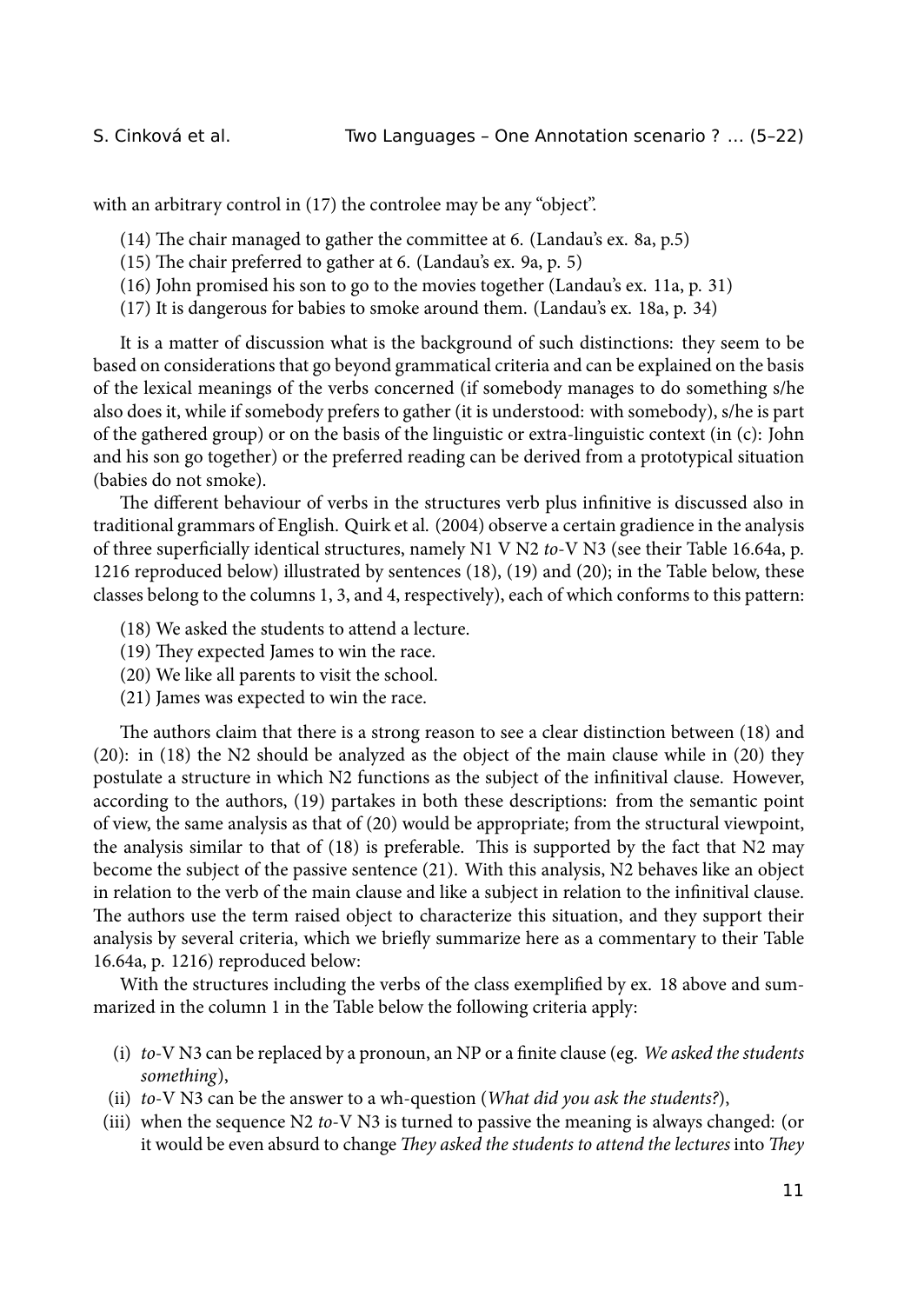*asked a lecture to be attended by the students*).

(iv) *to*-V N3 can only marginally become the focus of a pseudo-cleft sentence.

With the structures including the verbs of the class exemplified by ex. 20 above and summarized in the column 4 in the Table below the following criteria apply:

- (i) the N2 can be replaced by a pronoun referring to the whole clause, e.g. *We like it*;
- (ii) the N2 can be an answer to a *what*-question (e.g., *What do you like best?*),
- (iii) in some dialects of English the N2 may be preceded by ,*for*',
- (iv) N2 can be the focus of a pseudocleft sentence (e.g., *What we like best is for all patients to visit* …),
- (v) when the sentence is turned into the passive form there is no change of meaning: (*We like the school to be visited by all parents*).

e gradience of the analysis of the superficially identical structures N1 V N2 *to*-V N3 is best illustrated by the following Table (reproduced from Quirk et al. 2004, p. 1216)

| Verb class<br>criteria | (1)<br>ask, tell | (2)<br>elect, allow | (3)<br>attend, expect | (4)<br>want,like |
|------------------------|------------------|---------------------|-----------------------|------------------|
| V-inf can be replaced  | $^{+}$           |                     |                       |                  |
| by a finite clause     |                  |                     |                       |                  |
| change of meaning      | +                |                     |                       |                  |
| in passive             |                  |                     |                       |                  |
| $N2$ can become        | ┿                |                     |                       |                  |
| subject of passive     |                  |                     |                       |                  |

The authors emphasize that this is only a rough classification and that it is possible to break these categories further into subcategories between which the differences are small.

To make the picture complete, it should be noted that the relation of control can be postulated also for objects expressed by other nominalised forms, such as the –*ing* participle in *John hates missing the train* and *John hates her missing the train*. The choice between the infinitive and the participle is often guided by extra-linguistic factors: Quirk et al. (2004, Sect. 16.40, p. 1192) mention a mere potentiality expressed by the infinitive (*She hoped to learn English*) vs. a sense of the actual performance of the action itself expressed by the participle (*She enjoyed learning French*), or a difference between an attempt which was not crowned by an achieved act (*Sheila tried to bribe the jailor* = attempted but did not manage it) and a realized attempt without achieving the desired effect (*Sheila tried bribing the jailor* = She actually did bribe the jailor but without (necessarily) achieving what she wanted).

It is interesting to notice that in the two very detailed discussions devoted to nominalizations in English, namely Rosenbaum (1967) and Stockwell, Schachter and Partee (1973), most of the attention is devoted to the derivation of nominalizations while the question of synonymy/non-synonymy of nominalizations with the corresponding finite verbal*that*-clauses is left aside. However, it should be noticed that in their detailed treatment of different aspects of ambiguity (as compared with underspecification, or vagueness), Zwicky and Sadock (1975, esp. pp.16f.) consider the issue of "meaning-changing" transformations and illustrate the com-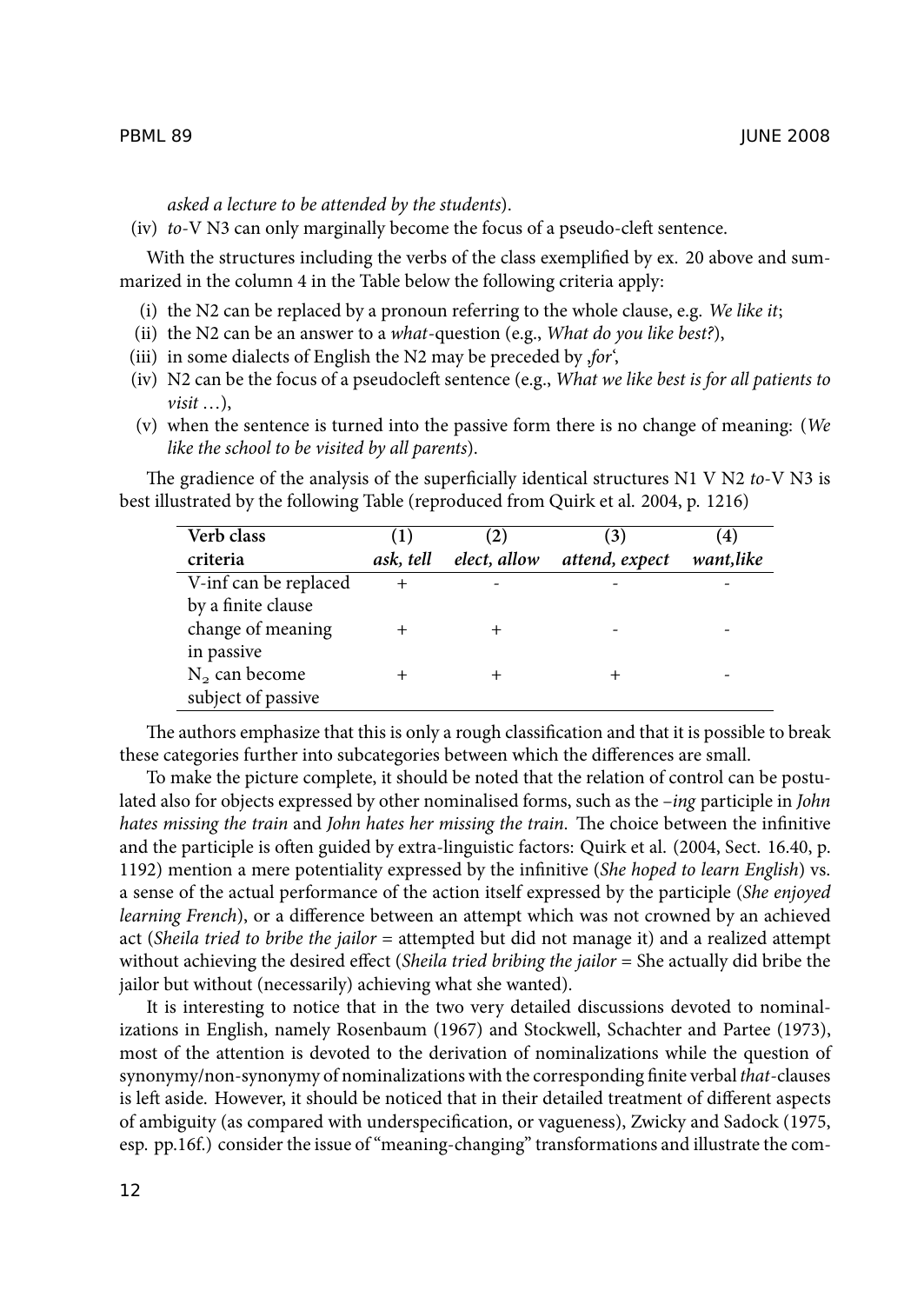plexity of this issue on sentences *We expected that the psychosemanticist would examine George* (his 55) and *We expected the psychosemanticist to examine George* (his 56). The difference between the meaning of the two sentences lies – according to Zwicky and Sadock – in the fact that (55) has two understandings, namely who is the object of our expectations, (i) the psychosemanticist or (ii) George, while  $(56)$  has only the understanding (ii). The question is how to account for this distinction. The authors have no definite conclusion: in their opinion, there are two possibilities: either (55) is ambiguous and has two distinctive syntactic structures corresponding to (i) and to (ii), and the raising transformation is applied only to one of them, or (55) has a somewhat 'simpler' syntactic structure (it is underspecified) than (56), and the difference in structure conditions the possibility of raising in (56).

In large contemporary grammars of English the issue of the possibly semantic difference between the nominalization and the that-clause is mentioned rather marginally. E.g., in Quirk et al. (2004), only in the section on the so-called raised object (and in Sect. 16.64) the authors remark that in contrast to the *that*-clause, the infinitival construction is a more formal expression (*The police reported that the traffic was heavy* vs. a formal structure *The police reported the traffic to be heavy*).

#### **4. Solutions Proposed**

#### **4.1. Subject Raising**

In the scenario of PEDT (the Prague English Dependency Treebank), the distinction between the structures with the so-called raising verbs and control verbs is preserved. The sentence (22) (see Figure 2) is a typical example for the subject raising construction in English, see also a possibility of (22a) in English:

(22) John seems to understand everything.

(22a) It seems that John understands everything.

However, its Czech counterpart *zdát se* is connected with certain constraints: this verb must be determined by verbo-nominal (or only nominal) complement, see ex. (23). With verbonominal complement it has an analogical structure to the English example in Figure 2, see Figure 3. These constraints, however, eliminate this verb from the "pure" raising constructions; see also the unacceptability of (24) in Czech:

(23) Jan se zdá (být) smutný. Lit. John Refl. he-seems (to-be) sad. (24) \* Jan se zdá rozumět. Lit. John Refl. he-seems to-understand

In English, the modal and phase verbs are considered as belonging to the class of subject raising verbs. In the PDT scenario (as well as in the theoretical framework for it, FGD) most of these verbs are treated as auxiliaries, and their modal meanings are described by morphological grammatemes assigned to the autosemantic verb. As for modal verbs, this approach is adopted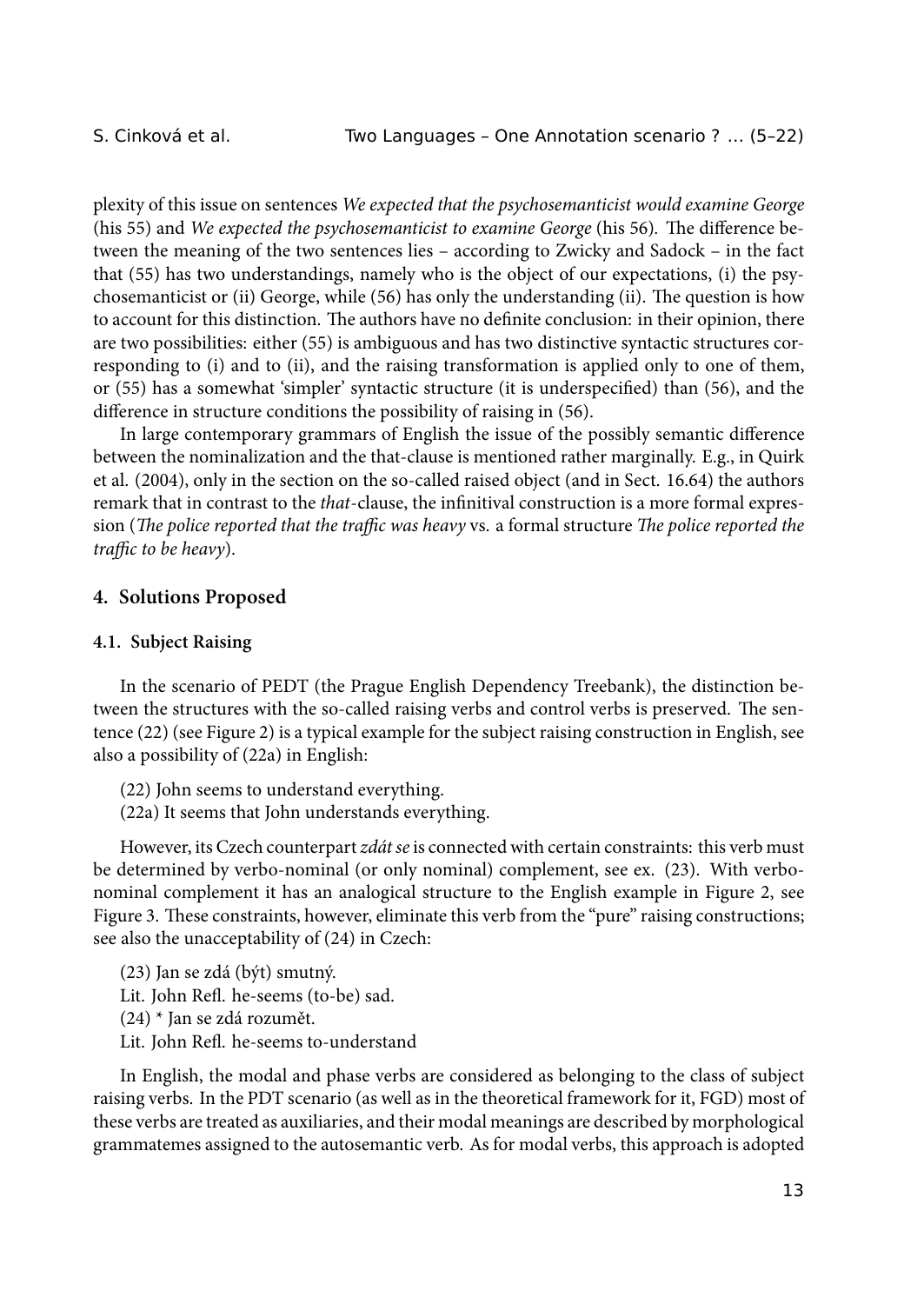

*Figure 2.*

for PEDT as well (see Cinková et al., 2006, p. 88f.). This approach is planned for the treatment of phase verbs, too (*Jan začal pracovat* [John started to work]*, Jan začínal pracovat* [John was going to start to work] could be described as multi verbal predicates).

The underlying structure proposed for subject raising constructions in Czech as well as in English is, however, identical to the control verb constructions, where ACT (i.e., the first argument of the control verb) controls Sb (subject) of the infinitive clause (see Section 4.3).



*Figure 3.*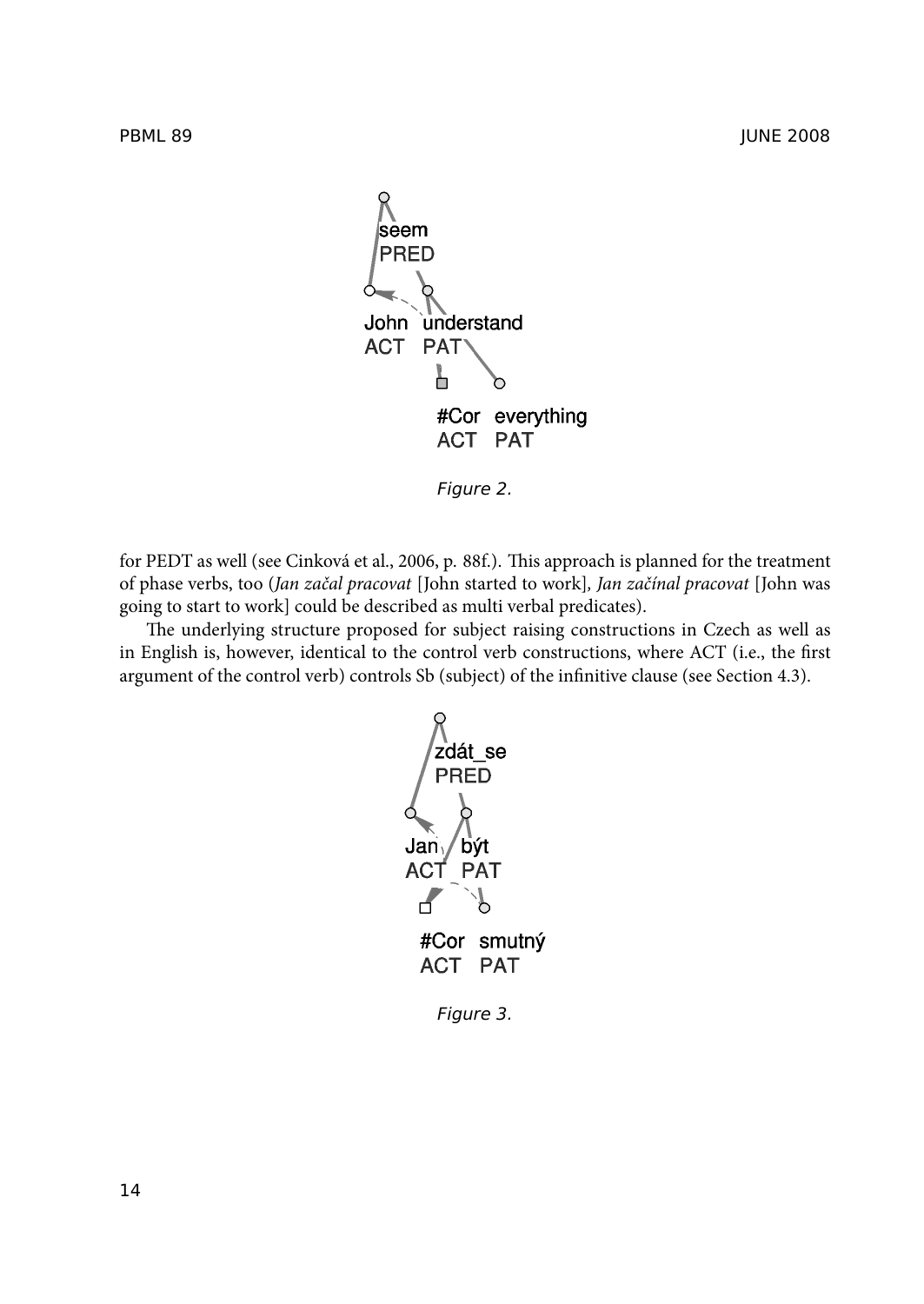### **4.2. Object Raising**

The English verbs used as clear examples of object raising verbs have no Czech counterparts with infinitive constructions; cf. (25) and Figure 4 for English:

(25) John expects Mary to leave.



However, the subclass of verbs displaying this operation, called sometimes ECM (exceptional case marking), share this behaviour with Czech constructions of *accusativus cum infinitivo* (AccI in sequel). It concerns the verbs of perception (see (26a) and Figure 5 for English and (26b) and Figure 6 for Czech):

(26a) John hears Mary cry/crying.

(26b) Jan slyší Marii plakat.

There are two possible ways to reflect the underlying structures of these sentences:

The approach  $(A)$  is influenced by the English tradition: The verbs of perception proper (such as *to see, to hear*) are understood in English as two-argument structures; if their second argument is expressed by secondary predication, the first argument of the secondary predication is raised up and it receives ("exceptionally") the Accusative form. The structure given in Figure 5 would yield the surface structure (26a) as well as the surface structure (26c):

(26c) John hears that Mary cries.

(26d) Jan slyší, že Marie pláče.

However, the synonymy illustrated by (26a) and (26c) does not hold in all contexts, see (27a), (27b), (27c) and (27d), and also (28a) and (28b):

(27a) Jan slyšel, že Carmen zpívá Dagmar Pecková.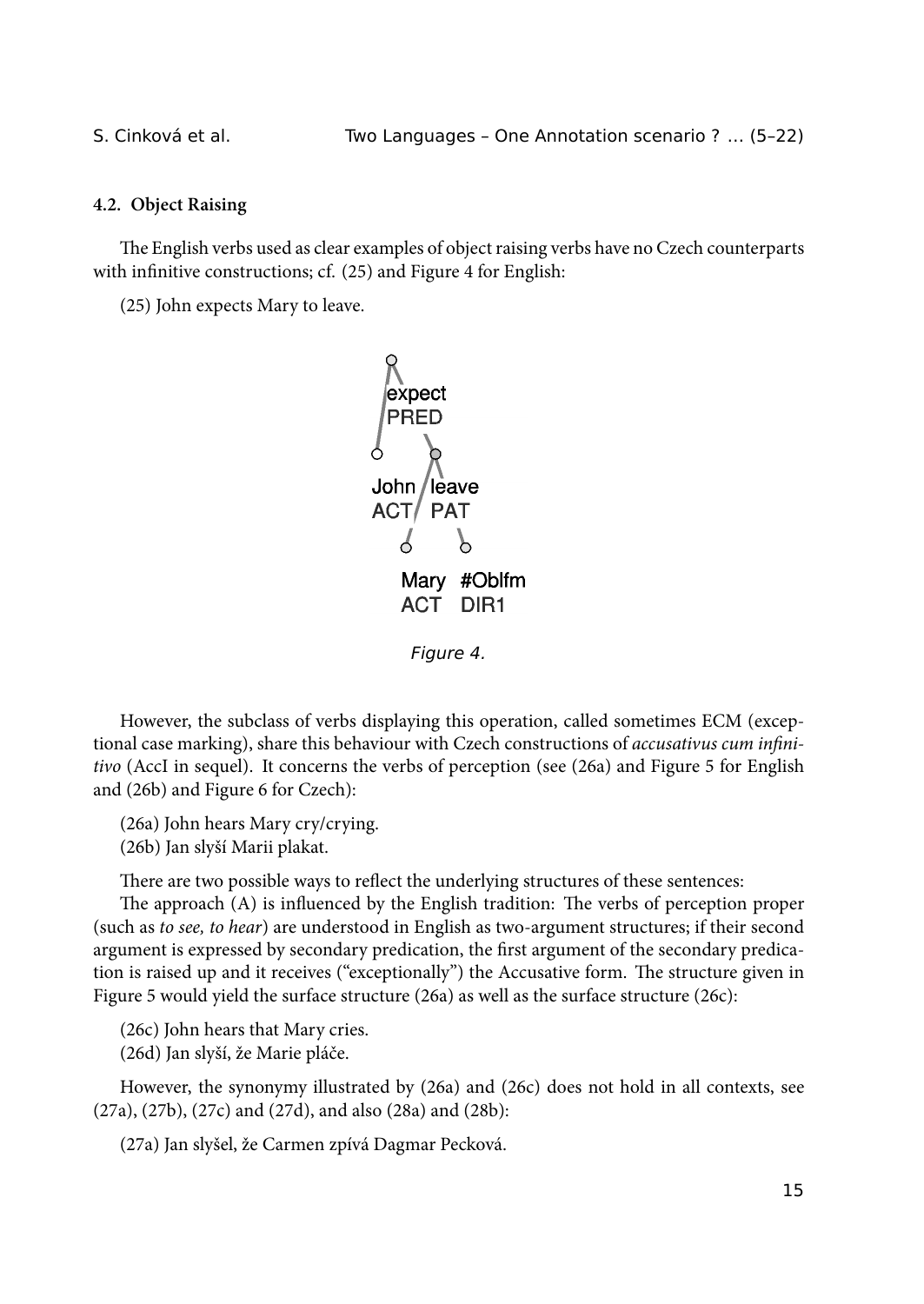

*Figure 5.*



*Figure 6.*

Lit. Jan heard that Carmen-Acc sings Dagmar Pecková (27b) Jan slyšel, že Dagmar Pecková zpívá Carmen. Lit. Jan heard that Dagmar Pecková sings Carmen (27c) Jan slyšel Dagmar Peckovou zpívat Carmen. Lit. Jan heard Dagmar Pecková to-sing Carmen (27d) ?Jan slyšel Carmen zpívat Dagmar Peckovou. Lit. Jan heard Carmen-Acc to-sing Dagmar Peckova-Acc (28a) Jan slyšel tu skladbu hrát kapelu Olympic. Lit. Jan heard the piece-Acc to-play the band Olympic-Acc (28b) Jan slyšel, že/jak tu skladbu hraje kapela Olympic.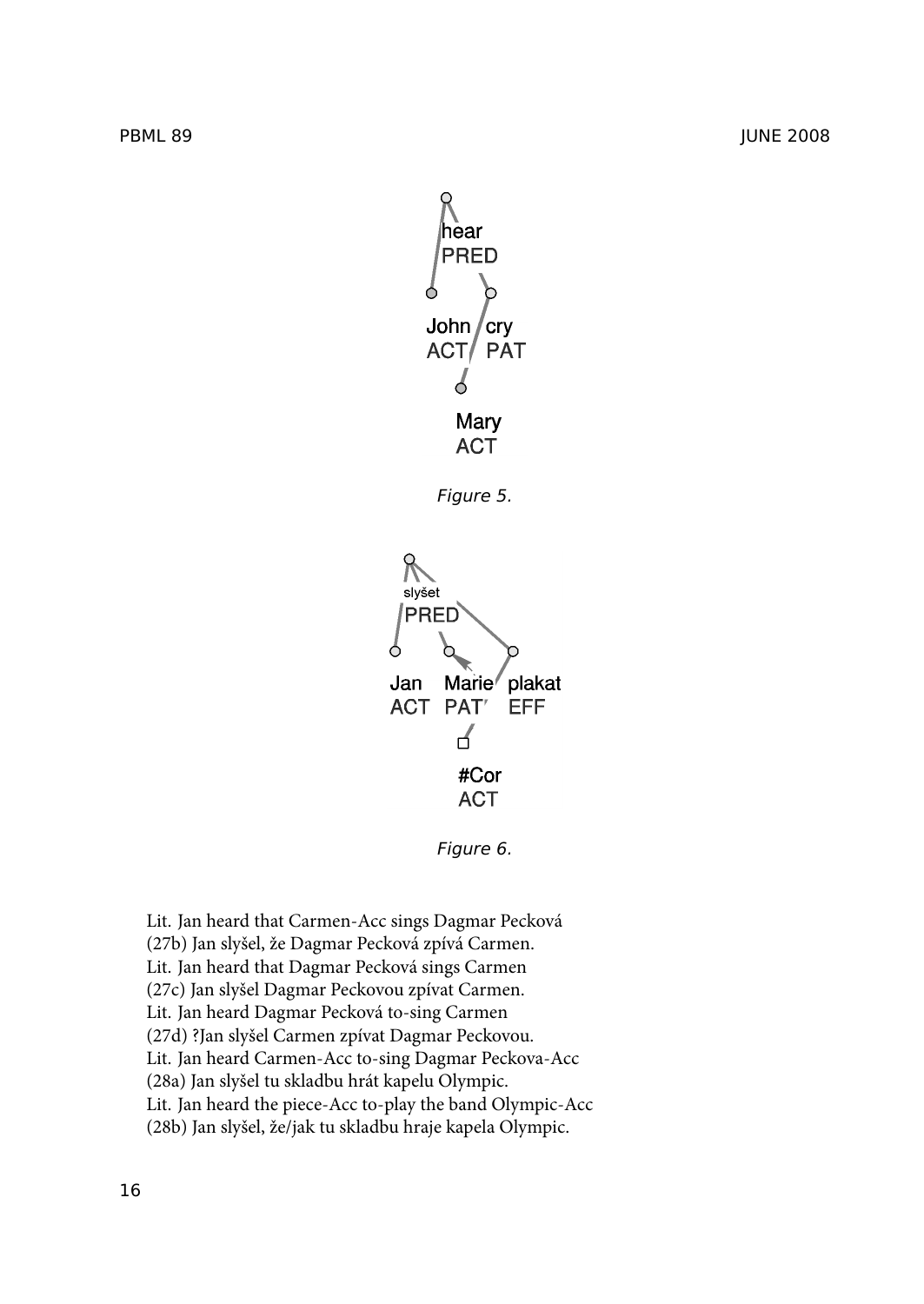Lit. Jan heard that/how the piece-Acc plays the band Olympic-Nom

In the pairs (27a), (27b) vs. (27c), (27d) the difference between the meanings of the polysemic verb *slyšet* [to hear] is reflected: while in (27a) and (27b) Jan is either the direct hearer of the singing or he may be only told about the singing, in (27c) and (27d), if it is possible at all, he must be a direct listener. Moreover, the possible pre-posing of the object of the dependent clause (see (27a) and (28a) for Czech) has no counterpart in English.

In the approach (B) reflecting the situation in Czech the verbs of perception are understood as three-argument structures with the underlying structure given in Figure 6 corresponding to the sentence (26d), which differs from the underlying structure of ex. (26c) given in Figure 5.

Under the approach (A), the formulation of the conditions under which the secondary predication could be nominalised by an infinitive clause seems to be very complicated while with the approach (B) the raised object is understood as a part of a cognitive operation, the result of which is manifested on the level of underlying structure.

#### **4.3. Control (Equi) Verbs**

As for the control verbs, the underlying structure proposed for Czech seems to be suitable for the PEDT scenario as well, see (29), (30) and Figure 7, 8. A special node with lemma *Cor* is used for the controllee and an arrow leads from this node to its controller. The list of the verbs sharing the attribute of control will be nearly identical for both languages.

(29) John refused to cooperate.

(30) The editor recommended the author to correct the errors immediately.



*Figure 7.*

We have concluded that though the notions of raising and control are assumed not to be theory dependent and therefore applicable in both scenarios (for PDT as well as for PEDT), the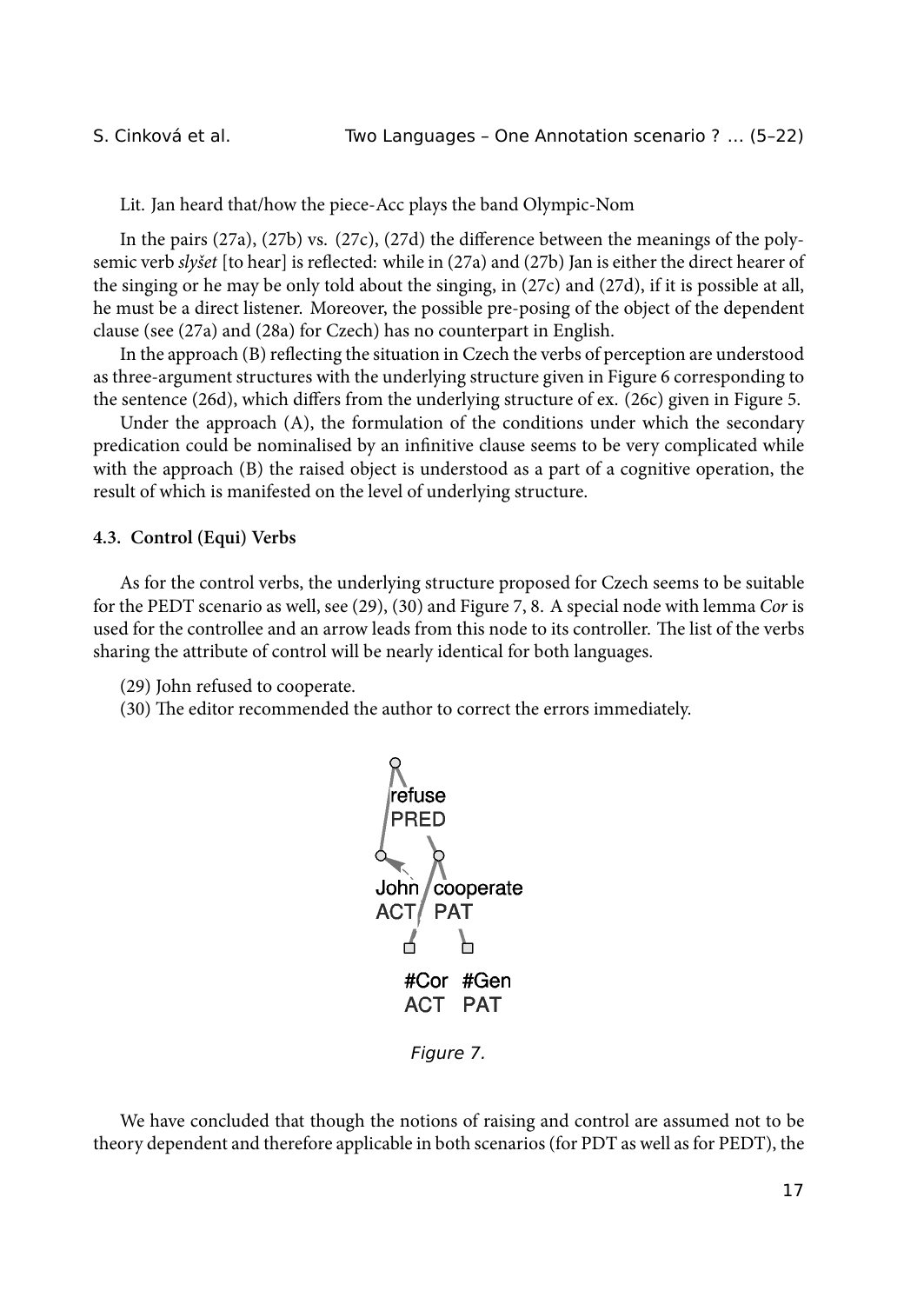

differences between these two classes are not substantial (and they seem to be overestimated in

### **4.4. Nominal Predicates**

the theoretical works).

Analogical control constructions appear with some adjectives in the position of the nominal predicates in sentences with copula, see (31), (32) and Figure 9 for English:

- (31) John is eager to please.
- (32) John is eager to be pleased.



*Figure 9.*

The corresponding underlying structures for Czech sentences (33a), (34a) are similar to those for English (33b), (34b):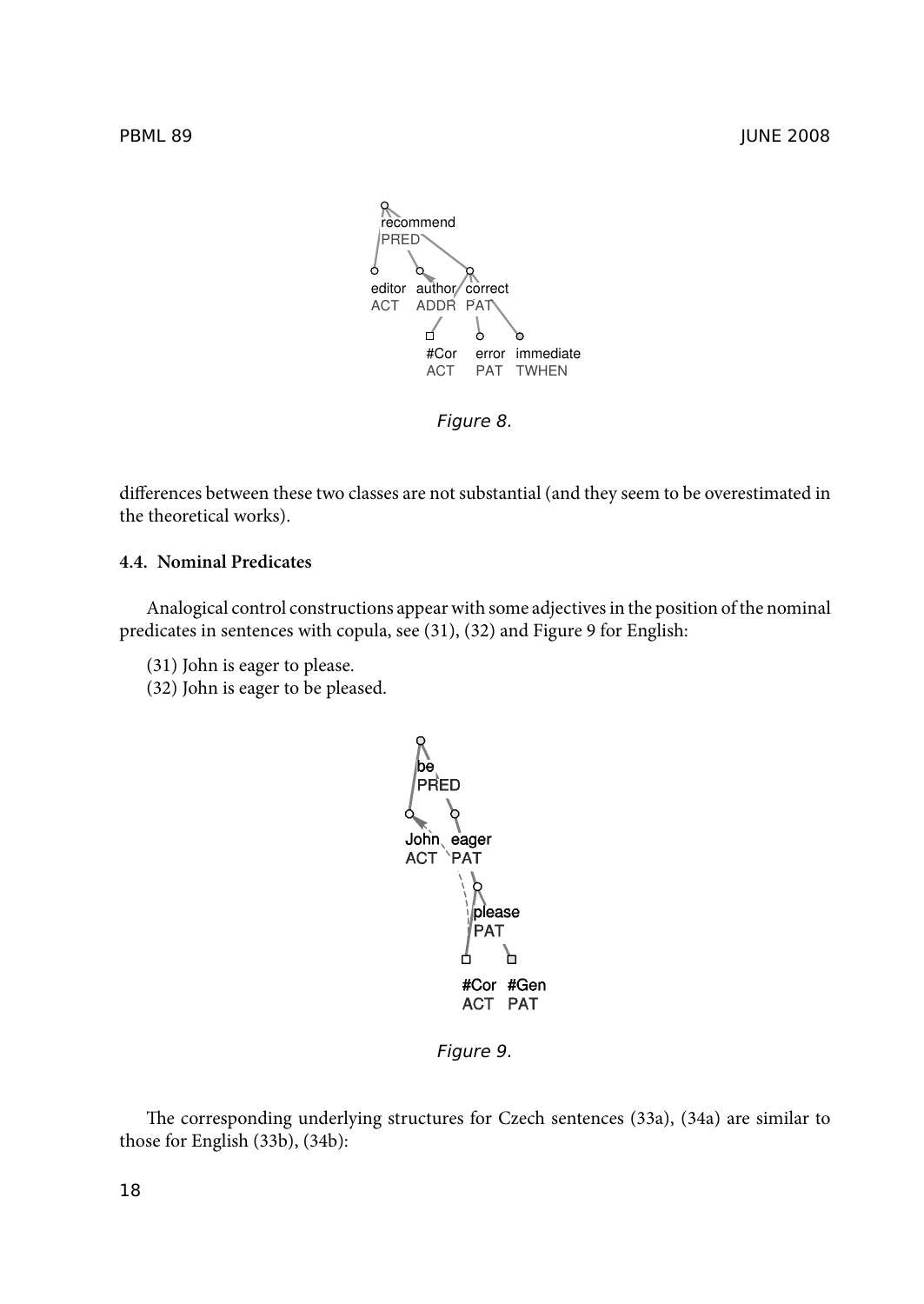(33a) Jan je schopen to udělat.

(33b) John is able to do it.

(34a) Jan je ochoten být očkován.

(34b) John is willing to be vaccinated.

However, the list of English adjectives complemented by an infinitive clause is wider than in Czech. In (35), (36) and Figure 10 a control between ACT and the Sb of infinitive clause could be seen:

(35) She was quick to shut the door.

(36) Bob was reluctant to respond.



*Figure 10.*

### **4.5. Tough Movement**

The object-to-subject raising (sometimes called tough movement) takes place with some evaluative adjectives in complex predicates, see (37a) and its transformed version after the raising operation (37b, Figure 11):

(37a) It is difficult to please John.

(37b) John is difficult to please.

This type of raising has no counterpart in Czech.

### **4.6. Causative Constructions**

Causativity of constructions such as (38) (see Figure 12) and (39) is expressed by the lexical meanings of the "semiauxiliaries" *to make, to get, to have* and by the secondary predication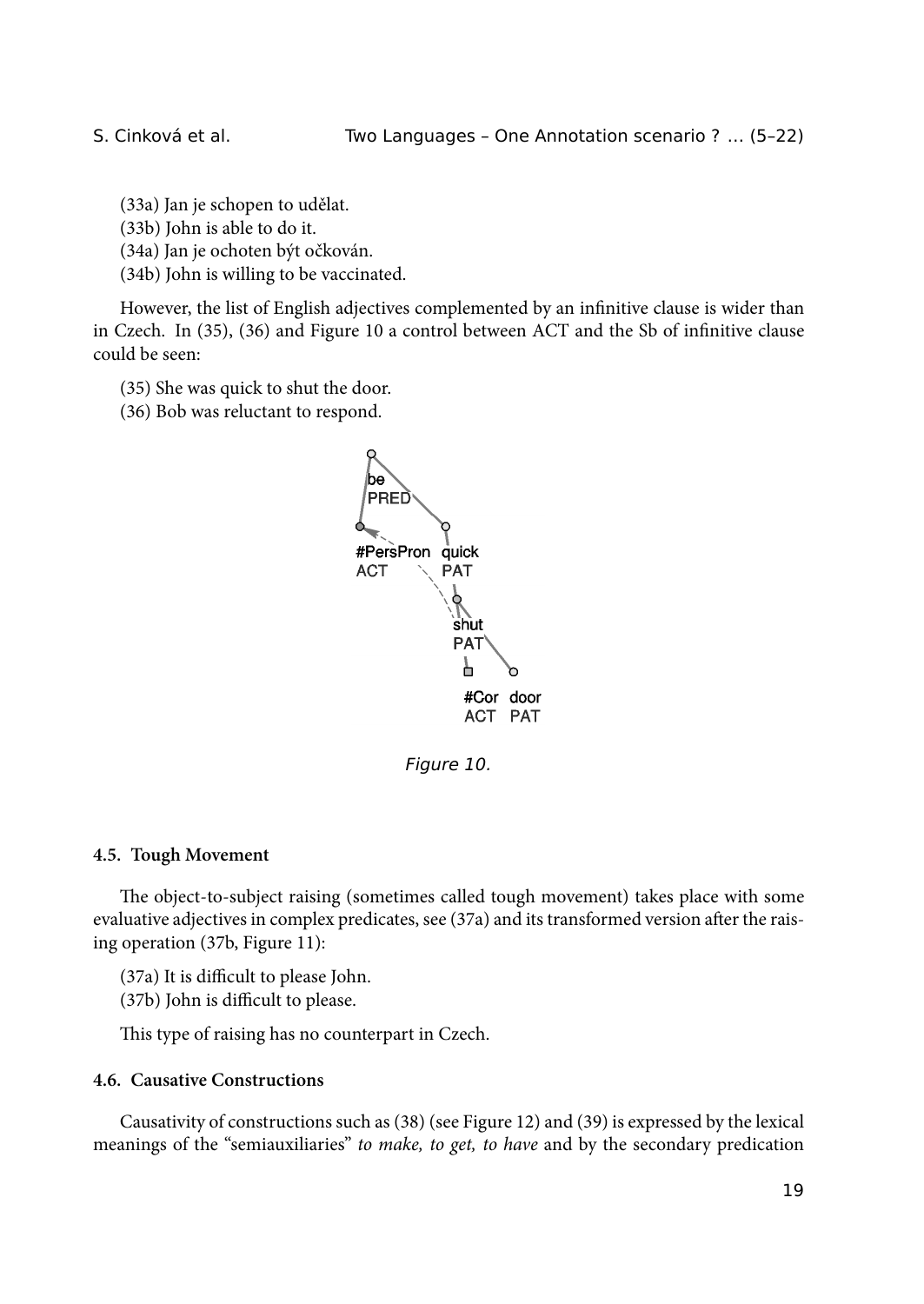

*Figure 11.*

denoting the caused event filling the position of the PAT(ient) of the semiauxiliary causative verb.

- (38) John made Mary stay.
- (39) John had Mary clean the window.



*Figure 12.*

The constructions with the Czech verb *nechat* [to let] and the analogical underlying structure (with raised subject-to-object position) correspond to this type of causativity.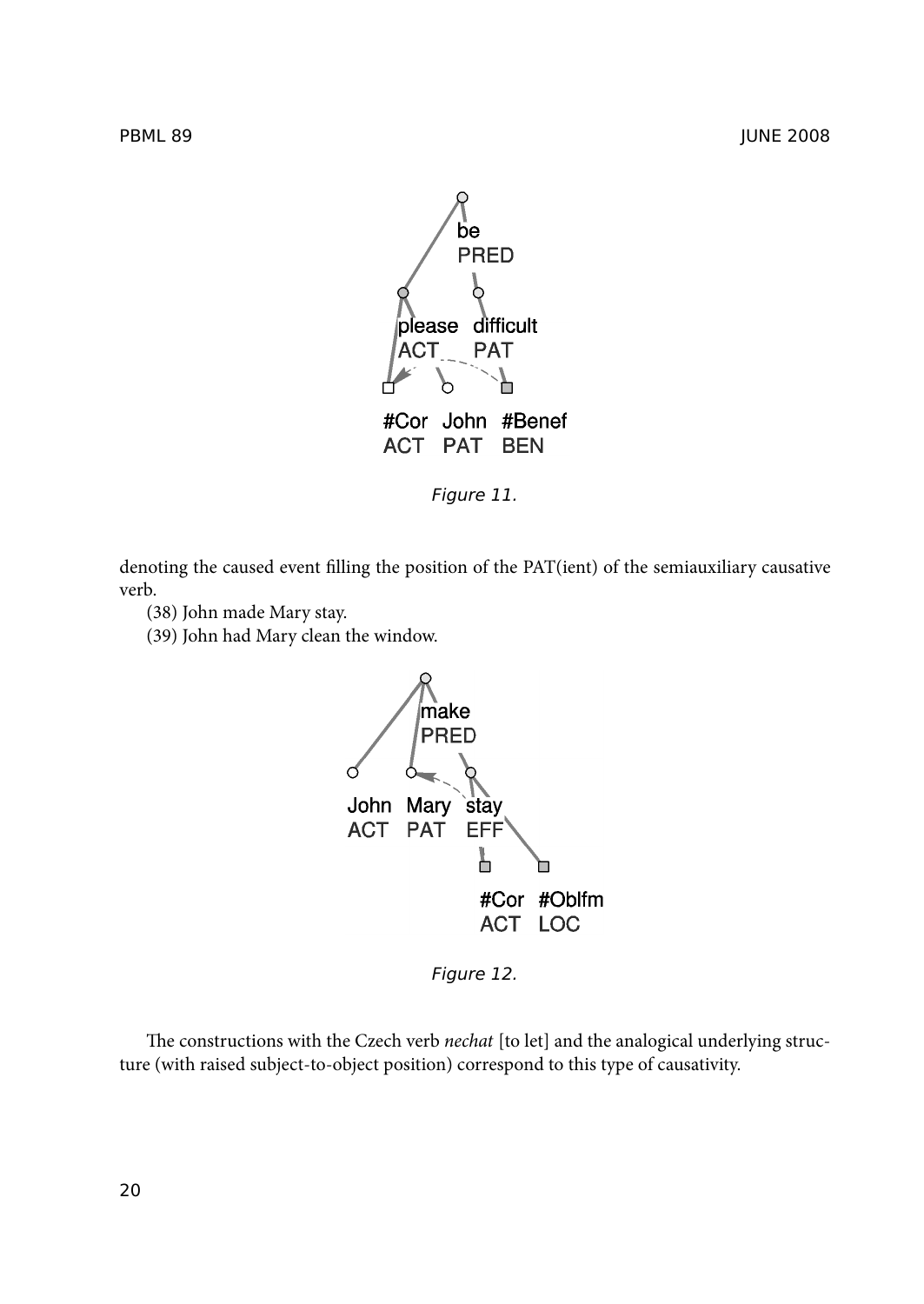# **5. Conclusions**

In our contribution, we have briefly discussed certain issues of secondary predication in which English differs from Czech with the result that most of them probably can be handled without differences in underlying structures of the two languages.

There are, of course, other cases in which the TRs of the two languages certainly differ. We want only to note here that not all such differences concern syntactic relations (functors). Thus in the case of such grammatical categories as definiteness or as tense and verbal aspect the differences can be captured by distinctions in the repertoires and values of grammatemes (representing morphological values).

Note The present paper is an enlarged and modified version of the contribution by the same authors entitled *The Tectogrammatics of English: On Some Problematic Issues from the Viewpoint of the Prague Dependency Treebank* and submitted for publication in the Festschrift to honour Professor Anna Sågvall-Hein.

**Acknowledgement** This work was funded by GA-CR 405/06/0589, MSM 0021620838, and in part by the Companions project (www.companions-project.org) sponsored by the European Commission as part of the Information Society Technologies (IST) programme under EC grant number IST-FP6-034434.

# **References**

- Bojar Ondřej, Cinková Silvie and Ptáček Jan (2007), *Towards English-to-Czech MT via Tectogrammatical Layer.* In NEALT Proceedings Series: Proceedings of the 6th International Workshop on Treebanks and Linguistic Theories (TLT 2007). 1. Bergen, Norway: North European Association for Language Technology, pp. 7–18.
- Cinková Silvie, Hajič Jan, Mikulová Marie, Mladová Lucie, Nedolužko Anja, Pajas Petr, Semecký Jiří, Šindlerová Jana, Toman Josef, Urešová Zdeňka and Žabokrtský Zdeněk (2006), *Annotation of English on the Tectogrammatical Level.* Technical report UFAL TR 2006-35. Prague.

Čmejrek Martin, Cuřín Jan, Havelka Jiří, Hajič Jan and Kuboň Vladimír (2005), *Prague Czech-English Dependency Treebank Version 1.0.* In EAMT 2005 Conference Proceedings, p. 73–78.

Chomsky Noam (1981), *Lectures on Government and Binding*. Dordrecht: Foris.

Chomsky Noam (1965), Aspects of the Theory of Syntax. The MIT Press.

- Davies W. D., Dubinsky S. (eds.) (2007): *New Horizons in the Analysis of Control and Raising.* Springer: Dordrecht, The Netherlands.
- Dušková Libuše et al. (1994), *Mluvnice současné angličtiny na pozadí češtiny* [Grammar of Present-Day English on the Background of Czech], Academia, Prague.
- Hajič Jan, Panevová Jarmila, Hajičová Eva, Sgall Petr, Pajas Petr, Štěpánek Jan,Havelka Jiří, Mikulová Marie, Žabokrtský Zdeněk and Ševčíková-Razímová Magda (2006). *Prague De-*